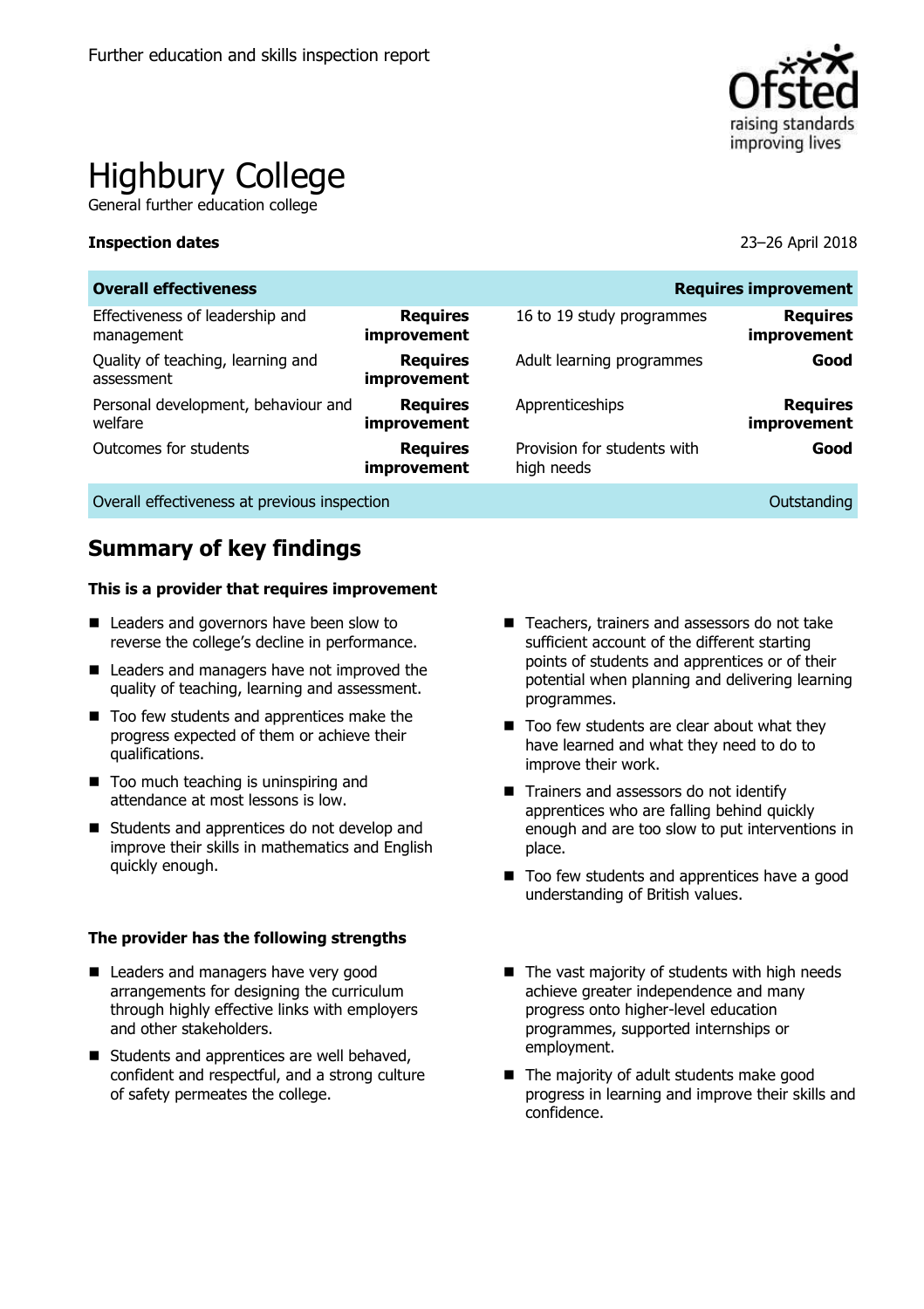

# **Full report**

### **Information about the provider**

- Highbury College is a medium-sized general further education college serving the city of Portsmouth and the surrounding areas of East Hampshire, Fareham, Gosport and Havant. The college has six centres: Highbury Campus, Highbury City of Portsmouth Centre, Highbury Northarbour Centre, Highbury Arundel Centre, Highbury Apprenticeships (Birmingham) and the Solent Marine Academy based in the dockyard of Portsmouth. The college provides education and training programmes in a number of community venues in and around Portsmouth.
- **Portsmouth is one of the most densely populated cities in the country. It has the fourth** largest economy in the South East, with a broad employment base, and is the national home of the Royal Navy. The city has several areas of high deprivation. Portsmouth has a higher proportion of young people not in education, employment or training compared to Hampshire and the South East region average.

### **What does the provider need to do to improve further?**

- Review the arrangements for evaluating the quality and impact of teaching so that managers focus more closely on assessing students' progress and the standards of their work.
- Ensure that self-assessment and quality improvement plans identify more precisely what needs to be done, and how to do it, to bring about improvements.
- Make sure that students' attendance at classroom-based lessons improves rapidly.
- Ensure that teachers and assessors place a much stronger emphasis on developing and applying students' skills in English and mathematics in all subject areas.
- Confirm that all students have a good understanding of British values and how these relate to their lives.
- **IMPROVE teaching, learning and assessment by:** 
	- making sure that teachers and assessors use the information gathered about students from assessment activities to plan and teach lessons that set high expectations for students and meet their individual learning needs
	- ensuring that teachers and assessors make effective use of methods to monitor and track students' progress and quickly identify students or apprentices falling behind so that support and interventions can be rapidly put in place
	- ensuring that students receive feedback that enables them to understand what they have done well and what they need to do to improve their work.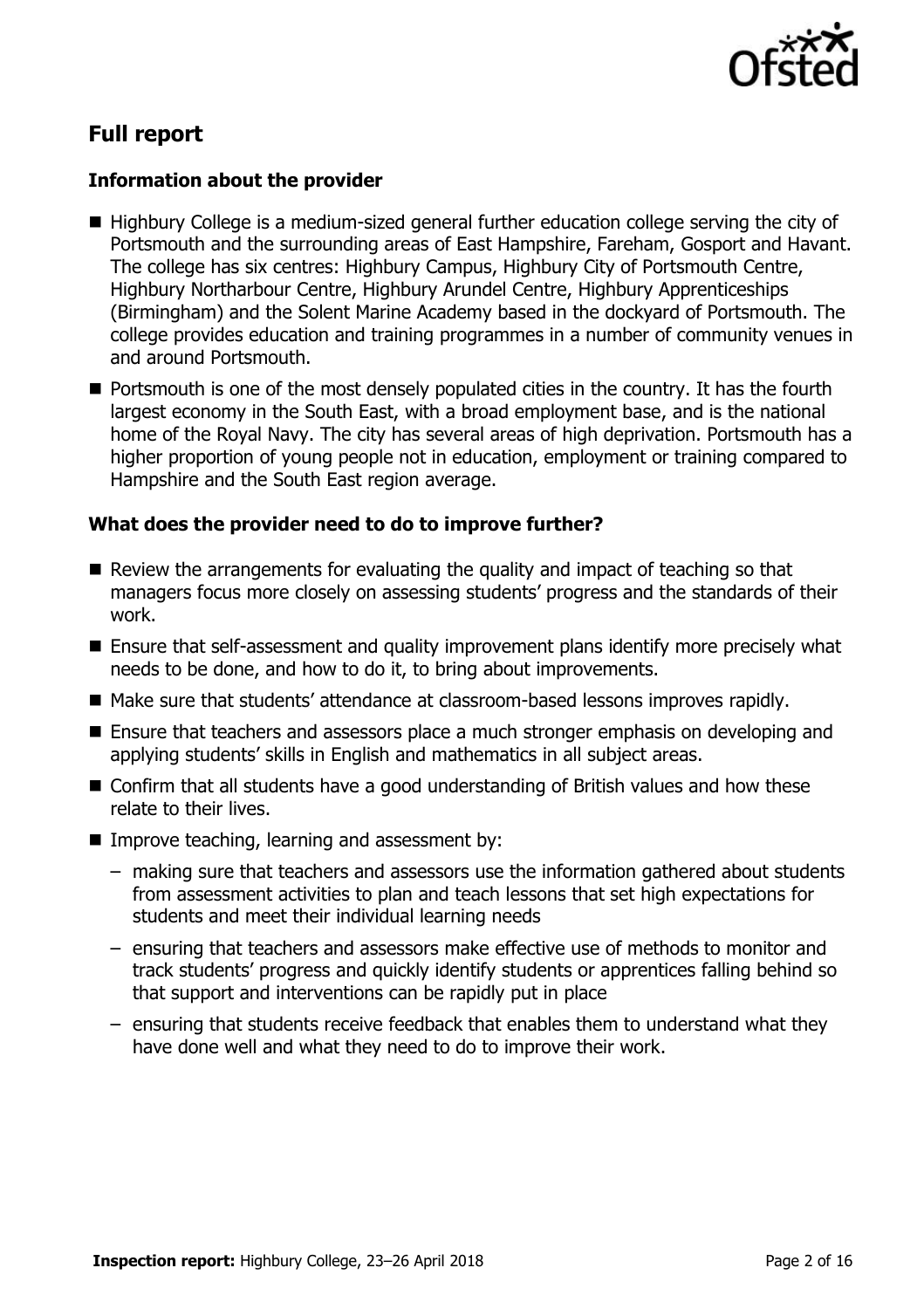

# **Inspection judgements**

#### **Effectiveness of leadership and management Requires improvement**

- At the time of inspection, the college was undergoing a period of some turbulence. A significant restructure of senior and middle leadership was under way. Governance arrangements were being reformed. Leaders were tackling significant financial challenges but had yet to reverse the decline in performance of the past few years.
- Leaders focus successfully on meeting the needs of the local community, including those who are disadvantaged or vulnerable. They place a strong emphasis on providing vocational and other courses that help students to progress to work or further education.
- Leaders' and managers' own evaluation of the quality of provision, particularly teaching, learning and assessment, is overoptimistic. As a consequence, efforts to improve the quality of teaching have had limited success. Too much reliance is placed on graded lesson observations that often result in overgenerous grades. Observers focus too much on checking that teachers meet a list of expectations in relation to process, and do not carry out a perceptive assessment of how much progress students are making, or of the standards of their work. Not enough attention is paid to the impact of factors outside individual lessons that promote good progress.
- Self-assessment reports are too descriptive and do not focus sharply enough on students' progress and outcomes. Managers spend too much time compiling lengthy reports rather than identifying what needs to be done to improve the provision. Their recently produced strategic improvement plans contain an improved focus on most of the key concerns but most fail to place sufficient emphasis on improving teaching. Weaknesses in the arrangements for assessing staff performance mean that teachers are uncertain how to improve their professional practice.
- Leaders and managers have particularly good links with local employers, most of whom run small or medium-sized businesses. Leaders work closely with the local enterprise partnership and the city council to identify key priorities. Frequent meetings on these priorities, led by employers, are highly effective in helping managers to shape the curriculum, including the apprenticeship offer, to reflect employment opportunities. For example, specialist provision in marine engineering, cyber security and MOT testing has been created in response to employer demand. The curriculum also provides good opportunities for the many students and adult learners who are not yet ready to begin vocational training. A very small amount of provision is subcontracted to other providers but this arrangement will end in the current academic year.
- Leaders and managers ensure that, for younger students, the requirements of study programmes are met. Too many students continue to make slow progress in improving their skills in English and mathematics, despite the high priority that leaders place on this.
- Managers maintain a strong focus on promoting equality of opportunity and creating a culture that welcomes diversity. This results in a respectful and harmonious college community. Provision for students with high needs is good, and many vulnerable students achieve very well. Achievement gaps between groups of students and apprentices persist. Strategies to close these gaps are too often ill-defined or not successful.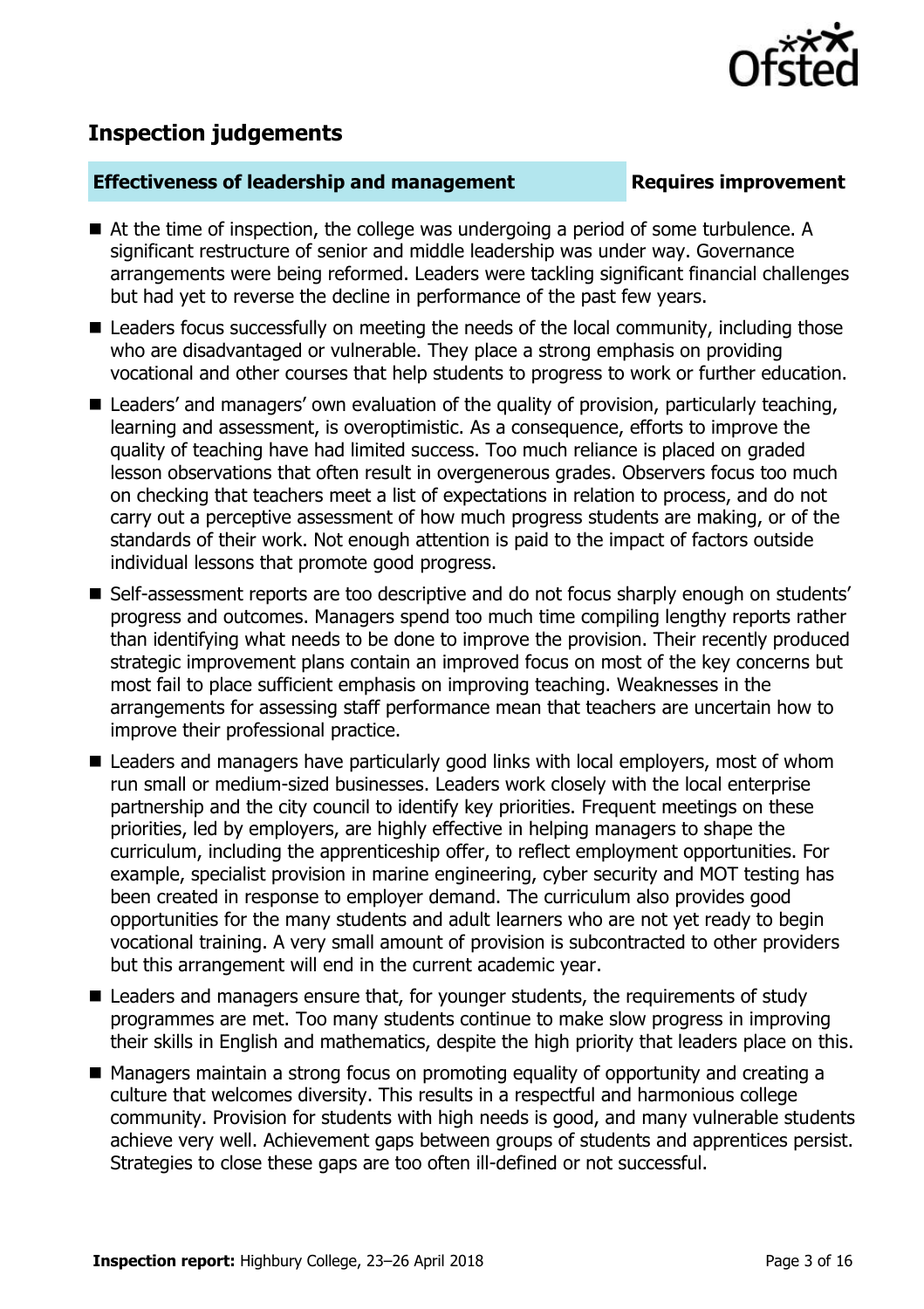

#### **The governance of the provider**

- Governors have a good oversight of most areas of the college and fulfil all their statutory duties. However, overall performance has declined and they have not been effective in challenging and supporting senior leaders to stem this decline. They are rightly seeking to strengthen their understanding of educational performance, particularly the quality of teaching.
- Governors receive detailed reports from leaders and managers, but these do not always help them to identify the key factors that they need to focus on to check that educational performance is improving.
- At the time of inspection, governors had recently adopted a new governance model as part of their planning process. These changes are designed to help governors to focus more sharply on key priorities; it is too early to assess their impact.
- Governors have close links with key areas of the college, especially those where performance is a concern. However, these links have yet to bring about sufficient improvement in teachers' practice.

### **Safeguarding**

- The arrangements for safeguarding are effective.
- Staff place a strong emphasis on safeguarding students. A culture in which students and apprentices feel safe and protected is well developed across the college.
- The vast majority of students know how to keep themselves and their peers safe from risks, such as being drawn into dangerous or illegal activities by extremist groups. They know what changes in behaviour they might identify if a person were being drawn into such groups and know what to do in the event of a terrorist incident. College managers invited former right-wing extremists into the college to talk with students and broaden their understanding. Managers plan an extensive tutorial programme and themed weeks that help students and apprentices to understand and discuss how these matters relate to their lives.
- Staff and governors receive regular training on safeguarding, including the 'Prevent' duty and essential topics such as the risks of exploitation of vulnerable children and adults. Staff and students pay good attention to health and safety procedures.
- The safeguarding team track and monitor safeguarding concerns thoroughly. They keep detailed records of their actions and involve external agencies when needed. Procedures for recruiting staff are effective in ensuring that students are safe from harm.

#### **Quality of teaching, learning and assessment Requires improvement**

- Too much teaching is uninspiring. Too few teachers and assessors encourage students on study programmes and apprentices to gain the skills and knowledge they need to achieve well. Too few study programmes students and apprentices make sufficiently rapid progress towards achieving their qualifications.
- Teachers' and assessors' aspirations for students on study programmes, and for apprentices, are too low. Too few set tasks that encourage students and apprentices to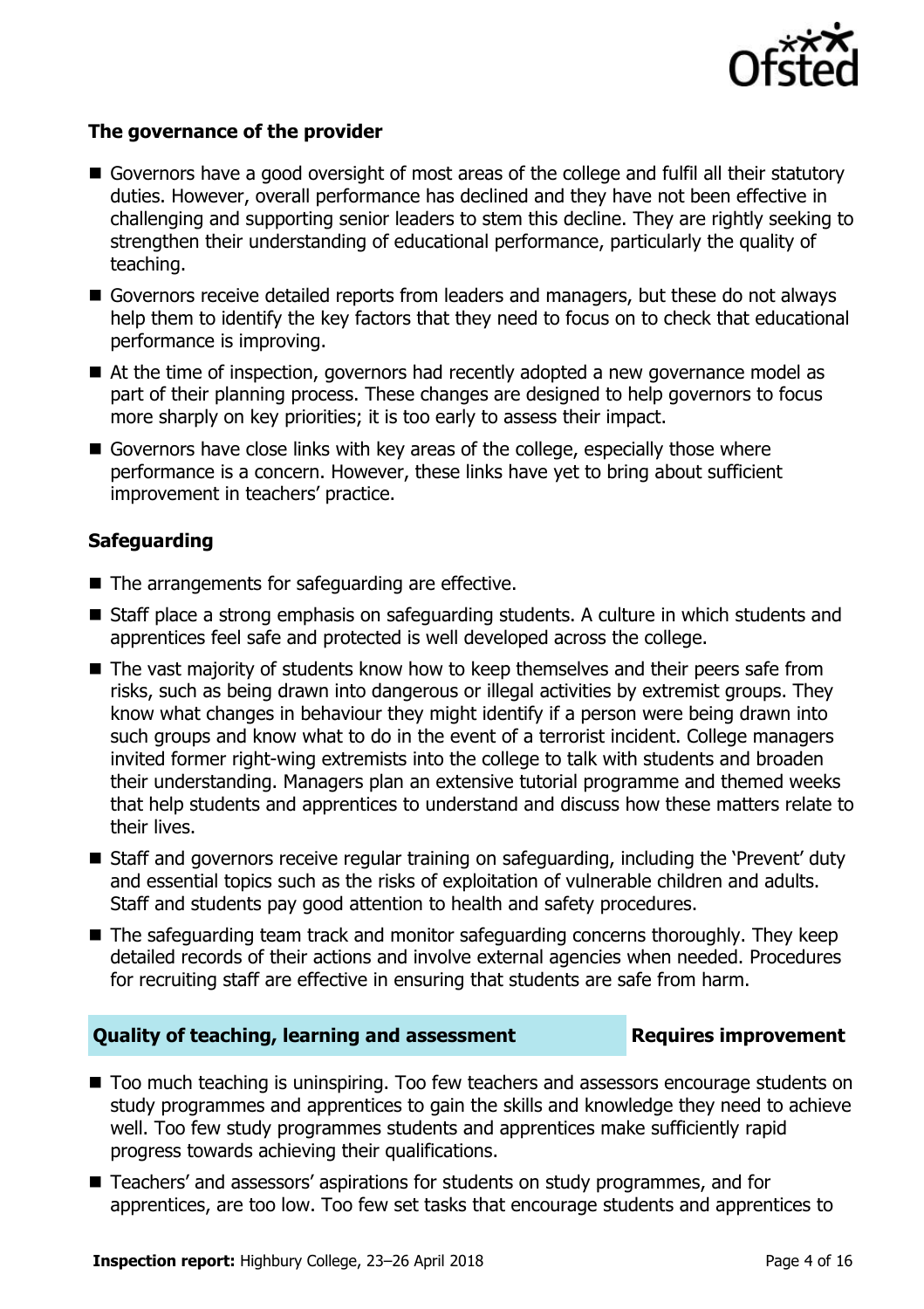

think for themselves. Work is often too easy. The pace of learning is often too slow, with starter activities taking up too much of the lesson. Teachers and assessors do not motivate students well enough to complete work to a high standard. As a result, too few students on study programmes and apprentices complete work quickly or achieve the grades of which they are capable.

- Most teachers of adults have much higher expectations of their students. They provide stimulating lessons that interest and enthuse students. As a result, many of these students make rapid progress and achieve well.
- Teachers and assessors do not consider well enough what learning will take place in lessons. Learning outcomes for sessions are often vague, unclear or difficult to measure. Too many teachers and assessors plan and provide lessons to achieve unit criteria, rather than thinking about concepts that students need to learn. As a result, they do not know how well students and apprentices have developed their skills and understanding.
- Teachers check learning well in subjects such as floristry, fashion and beauty. They use questioning effectively to motivate students and test their understanding. However, too few teachers in other subjects check students' knowledge sufficiently well before moving on to new learning. Consequently, students are often unclear about what they have learned and how it relates to the aims of the lesson.
- Too few students on study programmes receive feedback from teachers that shows clearly what they need to do to improve. Students in receipt of high needs funding receive good oral feedback but written feedback does not always help them understand how to improve. Although apprentices receive good feedback to enhance their learning and build their confidence, they are not prepared well enough for their practical assessments in the workplace.
- Too few teachers of students on study programmes make effective use of their knowledge of students' starting points. As a result, teachers do not provide sufficiently demanding learning matched to students' needs, and progress is often slow. Activities do not challenge students who are more able, and other students struggle with the level of work. However, most teachers of adult students cater more effectively for their students' differing needs and abilities.
- The majority of teachers and assessors do not plan well enough to help most students and apprentices to develop English and mathematics skills. Teachers question students about English and mathematics in vocational lessons but do not show them how to develop and remember these skills. Teachers of students on study programmes at foundation level develop students' communication and practical mathematics skills well.
- Almost all students and apprentices concentrate, listen carefully, and take part fully in classes. They enjoy their learning. They appreciate the opportunities to improve their practical skills. Students and apprentices behave well and interact well with each other and their teachers. They work harmoniously together. Themed weeks help students to understand topics concerned with equality and improving their understanding of living in a diverse society. Students value the safe and comfortable environment in which they learn.
- Well-qualified vocational teachers and workplace supervisors use their up-to-date industry expertise effectively to help students and apprentices learn good practical skills. Training days enable them to share good workplace practice. Teachers work closely with students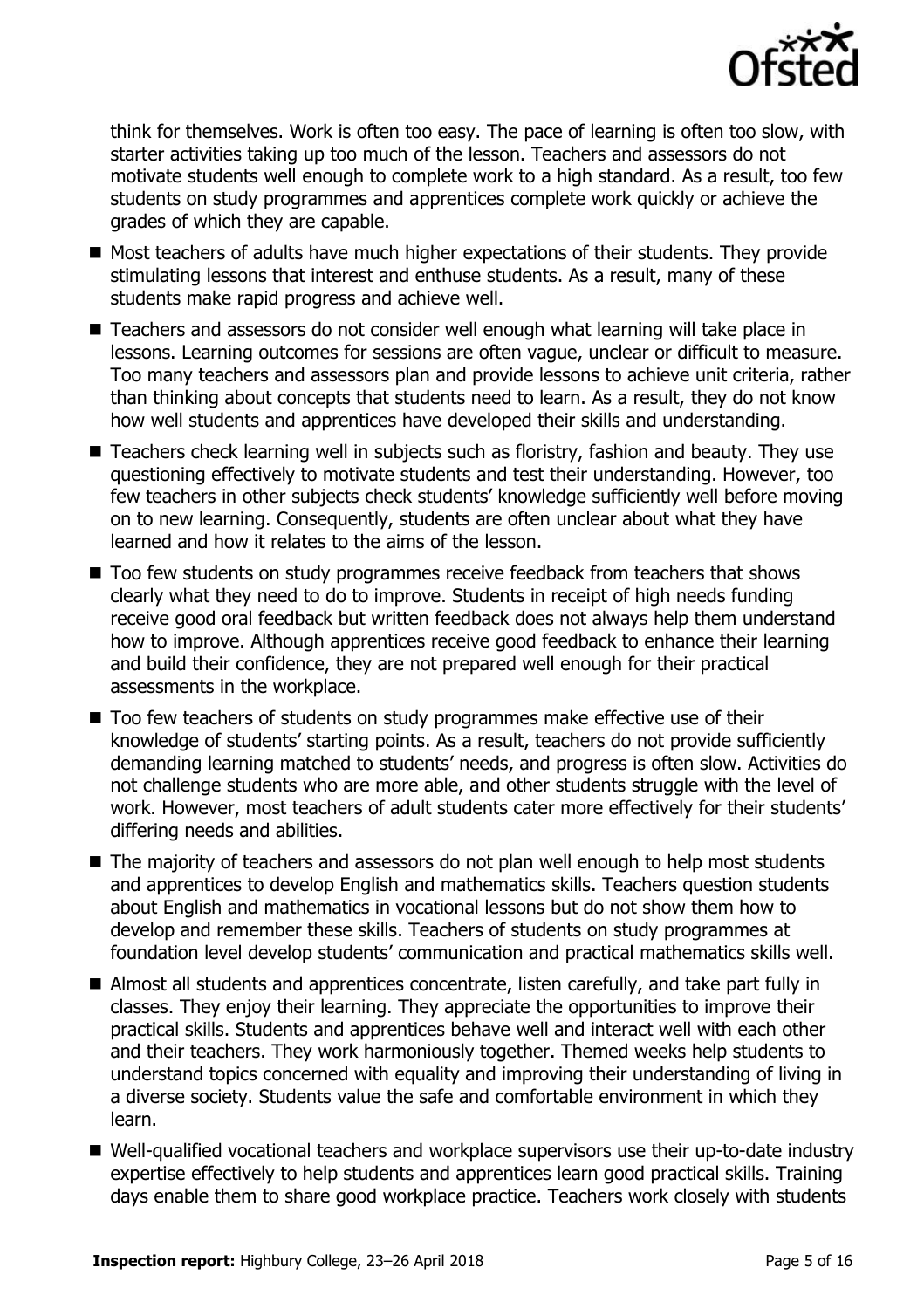

on study programmes to help them improve their practical work. As a result, most students on study programmes produce practical work of a good standard. Standards of work in the workplace are good or better for apprentices.

- Adult students on vocational programmes develop good work-related skills. For example, most adult students studying floristry either progress to the next level of study or go into employment as florists. Teachers work successfully with students at foundation level, as well as those studying hairdressing and construction and those on study programmes in Birmingham, to develop skills needed for employment. Most assessors successfully link theoretical concepts to workplace activity.
- Students in receipt of high-needs funding on foundation and higher-level courses are supported well. Staff successfully help those with challenging behaviours, high anxieties and emotional and behavioural difficulties to access learning. Teachers help students on adult community learning courses to engage successfully with new learning. These students achieve well as a result of this support.

### **Personal development, behaviour and welfare <b>Requires improvement**

- Students' attendance is low in all subject areas. Managers have identified this as an area for improvement and have introduced a number of interventions, but improvements in attendance this academic year have been very slight.
- Teachers' and assessors' support for students to develop and improve their skills in mathematics and English is not effective. Students need to improve these skills to prepare for employment and to meet employers' needs. Assessors and teachers do not emphasise the importance of these subjects sufficiently.
- The large majority of students and apprentices do not have a good enough understanding of British values. They do not know how these link to work and life in the community, despite managers providing frequent sessions on these topics as part of the tutorial programme.
- The number of students who benefit from meaningful and high-quality work experience linked to their programme of study is still low, despite improvements over the past year. The majority of students on academic programmes have yet to benefit from work experience this year. Students on vocational and foundation courses develop good workrelated skills during work experience. These students enjoy their work placements, which help them to make decisions about their futures.
- Students develop effective employment skills during their time at college. Employers visit lessons to talk about the skills that students will need in work. External projects, for example with local leisure complexes, help students to develop the skills they will need in the workplace. Vocational teachers integrate useful employability topics into students' work. For example, hair and beauty students give pampering sessions in a local hospital for the nursing staff.
- Students receive good support and impartial careers guidance, which help them make well-informed decisions about their next steps. For example, a student on an English for speakers of other languages (ESOL) programme has recently learned about apprenticeship opportunities in the pharmaceutical sector and is now planning her studies accordingly. Students studying at level 2 are supported to raise their aspirations and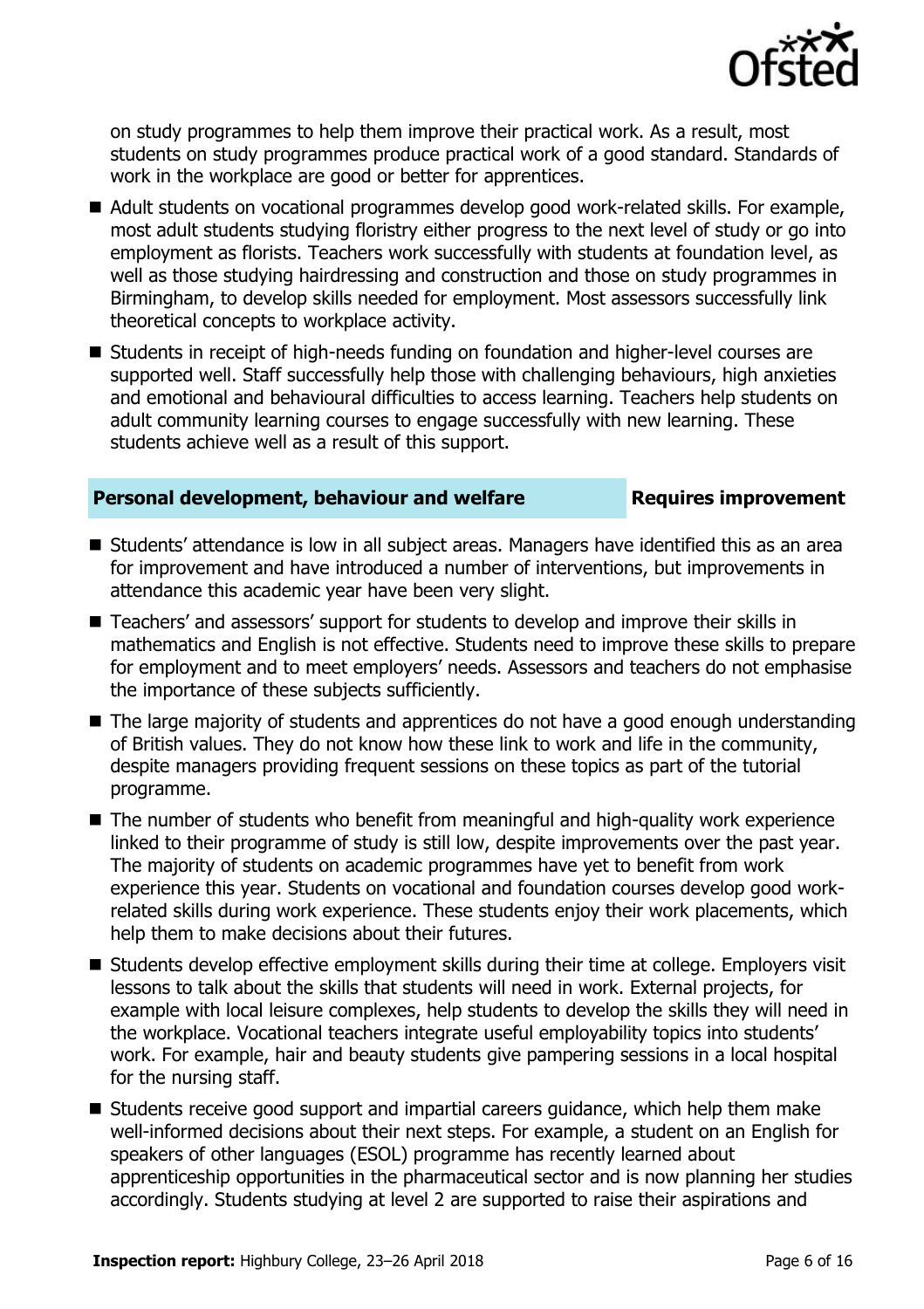

complete higher-level apprenticeships through a regional higher education network project. However, most apprentices do not receive additional careers guidance once they have started their course.

- Students, who may be vulnerable, benefit from a comprehensive range of support services including a mental health nurse and two college counsellors. Consequently, they complete their studies. The extensive support for students' well-being and mental health helps them stay healthy and develops their resilience. For example, Syrian refugees are given a mentor who meets them frequently to support their integration into life in Britain.
- **E** Apprentices complete additional activities and qualifications that will support them in their work. For example, an early years apprentice has completed qualifications in food hygiene, safeguarding and 'Prevent', paediatric first aid and working with fathers.
- Students and apprentices are well behaved, confident, respectful and courteous. Those that attend demonstrate good attitudes to their studies and are punctual to lessons.

### **Outcomes for students Requires improvement**

- $\blacksquare$  The proportion of students aged 16 to 18 who achieve their qualification has declined significantly over the past three years, and in 2016/17 was below the national rate for similar colleges. The proportion of apprentices who achieve their programme within the expected timescales, although improved, is low and is below the rate for other similar providers.
- $\blacksquare$  Most adult students taking short, part-time courses achieve their qualifications, particularly at level 1. Students on vocational and community learning programmes make good progress. A minority of adult students, for example those on access to higher education programmes, do not make the progress expected of them.
- Too few students and apprentices, other than adults on entry-level programmes, who take functional skills English and mathematics successfully complete their courses. The proportion of adult students and those aged 16 to 18 who achieve high grades in GCSE English and mathematics is low. Very few students on academic programmes achieve high grades.
- The majority of apprentices are making expected progress. However, too many apprentices who are making slow progress get close to the end of their programme before interventions are put in place to support them to successfully complete.
- Significant gaps in achievement exist for groups of students; students of all ages with learning difficulties and/or disabilities perform less well than their peers, particularly on apprenticeships. Male apprentices also perform significantly below their female peers in all age groups. Children looked after by the local authority achieve as well, and often better, than their peers on the same programme and the majority progress onto further study or into employment.
- Students in receipt of high needs funding achieve in line with, and often above, their peers on the same programme in all areas, except in English and mathematics qualifications. These students achieve greater independence and many progress successfully into supported internships, traineeships, employment and internally onto higher-level education programmes.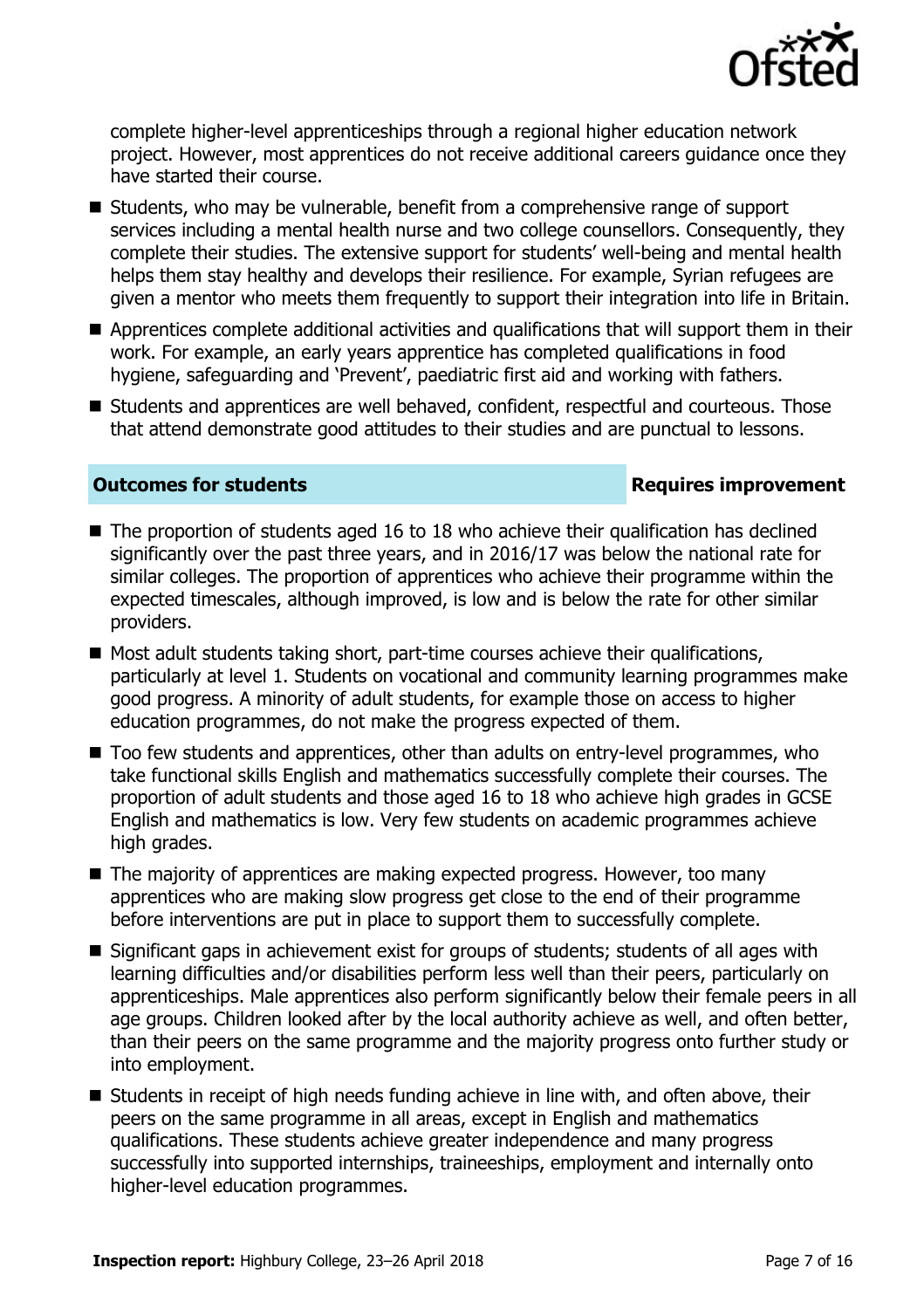

- Most students develop effective work-related skills and demonstrate these well in practical activities and in the workplace. They are able to link the skills and attitudes they are developing to those required by employers and know why they are important.
- Students and apprentices produce work of a good standard in practical sessions, and in the workplace the standard of their work is good. The quality of too many students' and apprentices' written work requires improvement.
- $\blacksquare$  Most adult students and those aged 16 to 18 receive good advice on their next steps and most develop skills that will help them when they progress into the world of work or onto further study. Students in receipt of high-needs funding benefit from a strong focus on employability. Apprentices are encouraged to undertake additional training and short qualifications by their employers to enhance their employment skills.
- The majority of 16- to 18-year-old students progress to further education, training and employment. The proportion of 16- to 18-year-old students who progress within the college to a higher level of study is good for students on entry-level programmes, but requires improvement for those on levels 1 and 2.

# **Types of provision**

### **16 to 19 study programmes Requires improvement**

- The college has around 1,174 students on 16 to 19 study programmes. Courses are available in every subject area and from foundation level to level 3.
- Teachers' expectations of students are too low. Too much teaching is lacklustre, and does not inspire students to attend, enable them to make good progress or acquire the skills and knowledge they need to achieve well. A minority of teachers make good use of their vocational or subject expertise to stimulate students' interest and bring topics to life.
- $\blacksquare$  Too many teachers pay insufficient attention to the information they have about students' starting points and their individual needs when planning and providing learning. Teachers do not consistently check that students have achieved the targets they set for them. Teachers do not focus tasks and activities to help students achieve their individual targets, make good progress and understand concepts before moving on to the next topic.
- Too many teachers set learning outcomes that are too broad and often at an inappropriate level, for example, too demanding for those on foundation courses or too easy for those at advanced level. Too often, learning outcomes identify what students will do in the lesson rather than what they will learn. They are not effective in helping students to assess their progress in learning.
- Students' attendance at classes is low. Despite swift intervention when students fail to arrive at lessons, teachers rarely achieve full attendance, and many students are persistent poor attenders. Students who attend regularly find the poor attendance of others disruptive.
- Managers have been slow to respond to some of the requirements of the study programme. As a result, the provision of English and mathematics in vocational teaching is not well established and students' progress in these subjects is slow.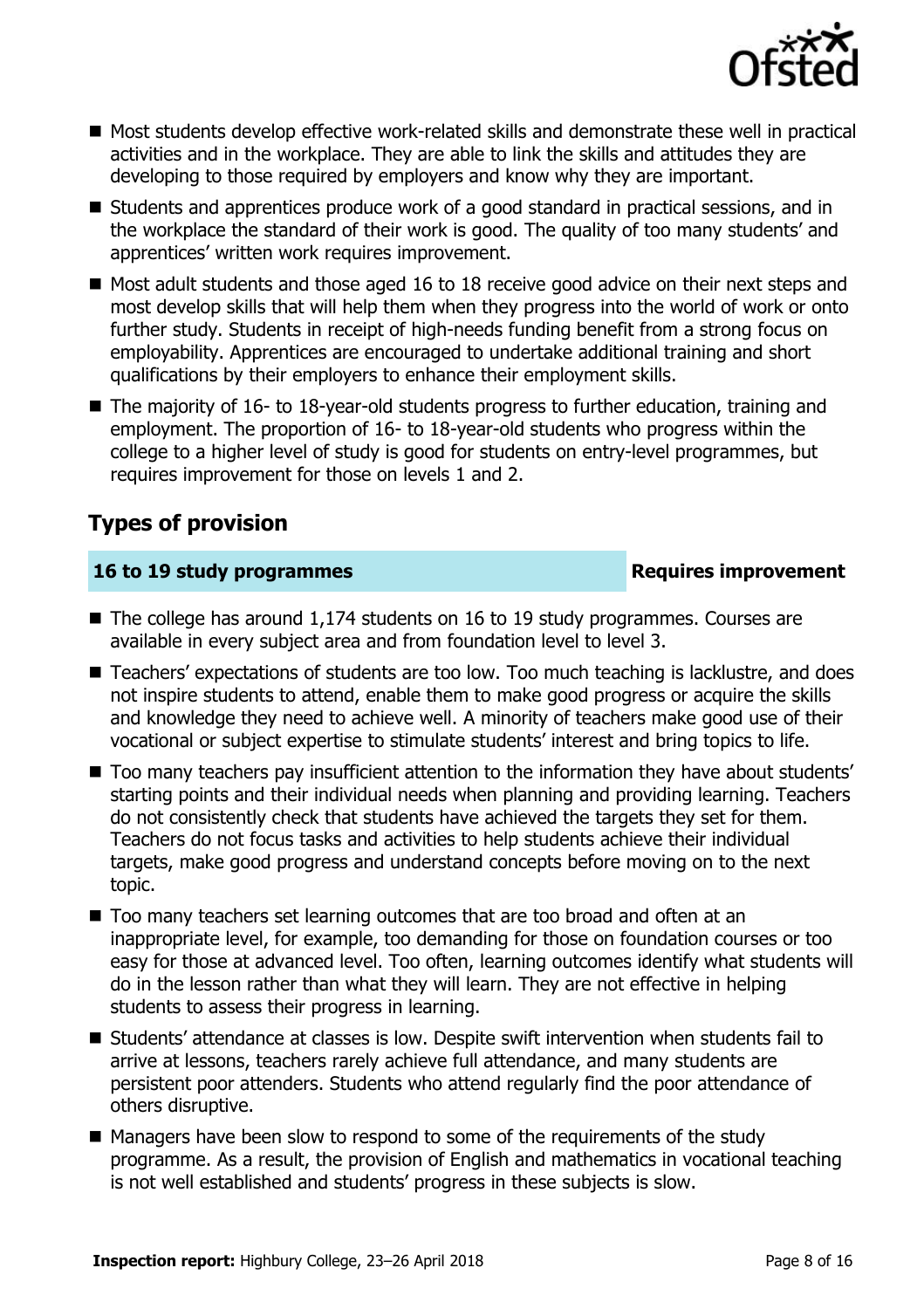

- Managers do not do enough to collect, analyse and evaluate the range of work-related activities provided for all students on study programmes, especially if they are not attending an external work placement.
- The majority of teachers develop students' practical and work-related skills very effectively, preparing them well for progression to employment or further study. Students on foundation-level programmes and on the information technology engineer's programme in Birmingham are particularly well prepared. Teachers are careful to stress the importance of good working methods when applying practical skills at work. In hairdressing, students understand the importance of good communication and teamwork when working with clients.
- Most teachers provide effective coaching and quidance for students during practical work and group exercises. They give constructive feedback on practical work. Learning support assistants give students good support in classes to help them progress.
- Teachers often give students detailed feedback explaining what they have done well, but do not consistently identify the errors that students have made. Their feedback gives insufficient information on how students might improve, and as a result, students are unclear about what they should do.
- Students work effectively and independently in practical sessions, they are enthusiastic and confident. Hairdressing students are highly motivated by competitions, producing imaginative designs and concentrating intently on delivering them. Plumbing students work on a range of projects skilfully and with high levels of commitment, to produce work of a good standard.
- Students who attend enrichment activities develop the skills needed by employers. For example, students use bomb disposal simulations to develop their communication and team-working skills under pressure.

### **Adult learning programmes Good**

- The college has around 1,518 adult students, 369 are studying full time and the rest are following part-time programmes.
- Teachers on vocational and adult community learning (ACL) programmes have high expectations of students. Students enjoy learning; they make good progress in lessons and improve their skills and confidence. For example, several students have gained employment with further training (including a teaching qualification) at a training academy for chefs in exclusive hotels. A good proportion of adult students undertake work experience placements secured by the college.
- Leaders and managers have designed an adult curriculum that meets local needs well due to their strong links with employers, Jobcentre Plus and Portsmouth City and Hampshire Council. Employer advice boards influence curriculum design and help managers identify and run courses that successfully meet the needs of local residents. For example, local employers identified that there was a skills shortage in computer security. The college reacted to this shortfall and provided courses to meet this demand.
- Adult students on vocational programmes develop good work-related skills. Effective links with employers prepare students well for the world of work. For example, catering students develop a range of industry skills that have a positive impact on their learning.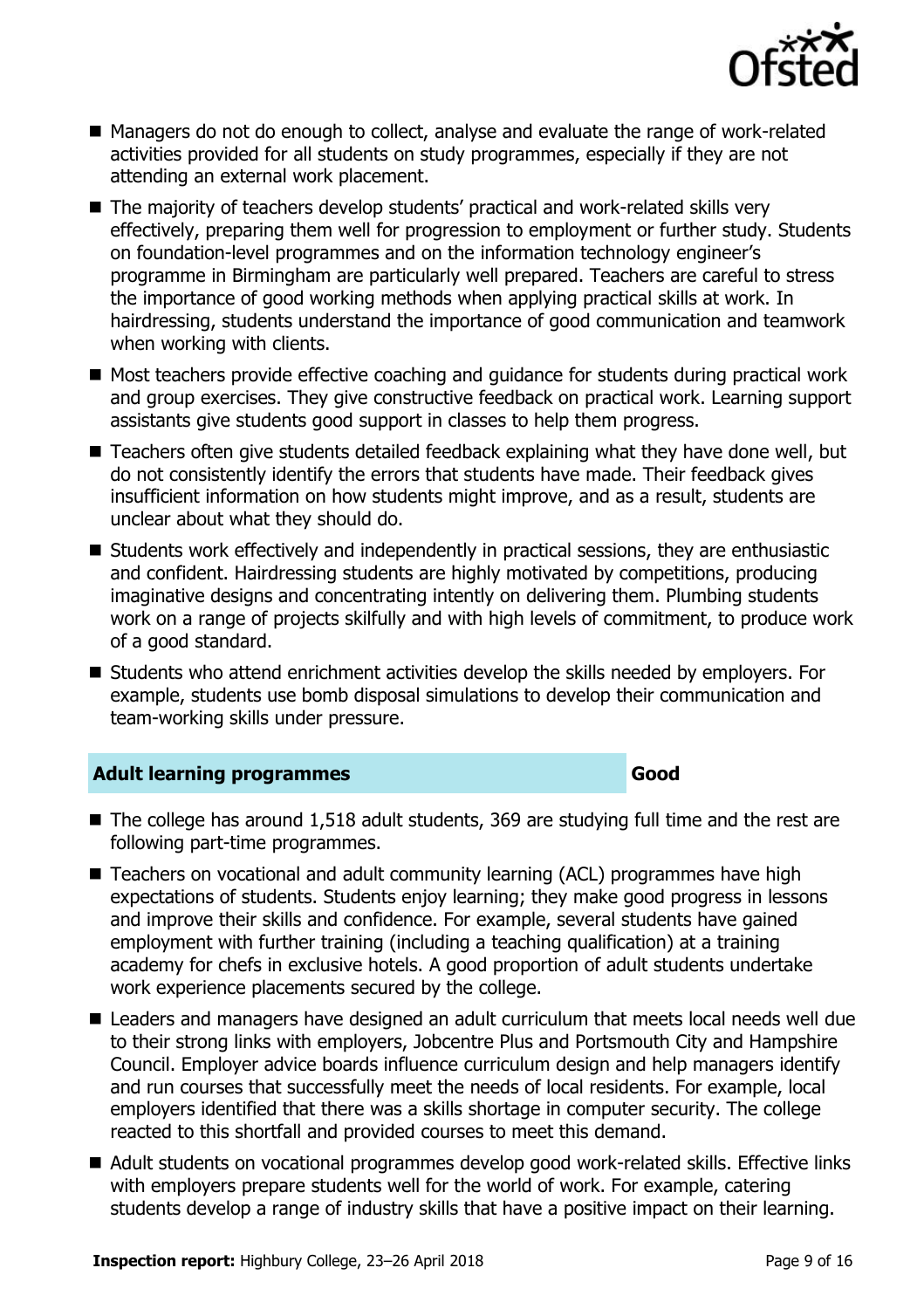

Adult students in a floristry class, who have returned to education after several years, plan to go into business and become self-employed.

- $\blacksquare$  Most teachers plan interesting activities in lessons that motivate those students who attend. Teachers use a wide range of resources that stimulate students and deepen their understanding of the subject. These enable many of them to achieve above their predicted grade. Students on ACL courses quickly develop good skills and understanding in subjects that they have not previously studied.
- Teachers support older students on ACL programmes well and help them to engage in new learning. The social stimulation that this learning brings to their lives helps them to remain active and independent within the community.
- Students are polite and respectful of each other and of staff. They value their learning and can describe how it has improved their personal and social skills and developed their confidence. For example, students on ESOL programmes are confident to speak aloud without fear of embarrassment while they are developing their spoken English skills.
- Most teachers give students helpful feedback that enables them to improve their work. However, in a minority of lessons, feedback does not provide sufficient detail to allow students to reflect on what they did well or what they need to do to improve their work.
- Students on access to higher education courses benefit from good information on progression to higher education that helps them plan their next steps effectively.
- Teachers of ESOL do not always set clear lesson objectives that help students to understand what is required of them. They do not challenge students to make sufficiently fast progress, and they focus too narrowly on the completion of targets that lead to an assessment. ESOL students do not always understand the reason they are completing an activity or how this relates to their targets and learning needs. For example, ESOL students were completing a reading task that some of the students did not understand; as a result, they were unable to learn from the activity.
- Too few teachers help adult students on vocational programmes to develop their English and mathematics skills swiftly enough. In the small minority of lessons where mathematics and English are woven into the context of a vocational subject, students develop the skills needed for employment. For example, students returning to education, developed mathematics skills that allowed them to work out cost and value-added tax in relation to buying materials.
- Student attendance in lessons is low and punctuality in a minority of lessons is poor. This has a negative impact on the pace of learning for all students at the start of the lesson.

#### **Apprenticeships Requires improvement**

- The college has around 923 apprentices, 140 of whom are on standards-based apprenticeships, and the remainder are on frameworks.
- Trainers and assessors do not have consistently high expectations of what apprentices can achieve. Too few apprentices have individualised training plans that build on their starting points. A significant majority of apprentices are on programmes of the same length, irrespective of their prior skills and experiences.
- $\blacksquare$  Too few teachers plan classroom-based learning sessions sufficiently well to ensure that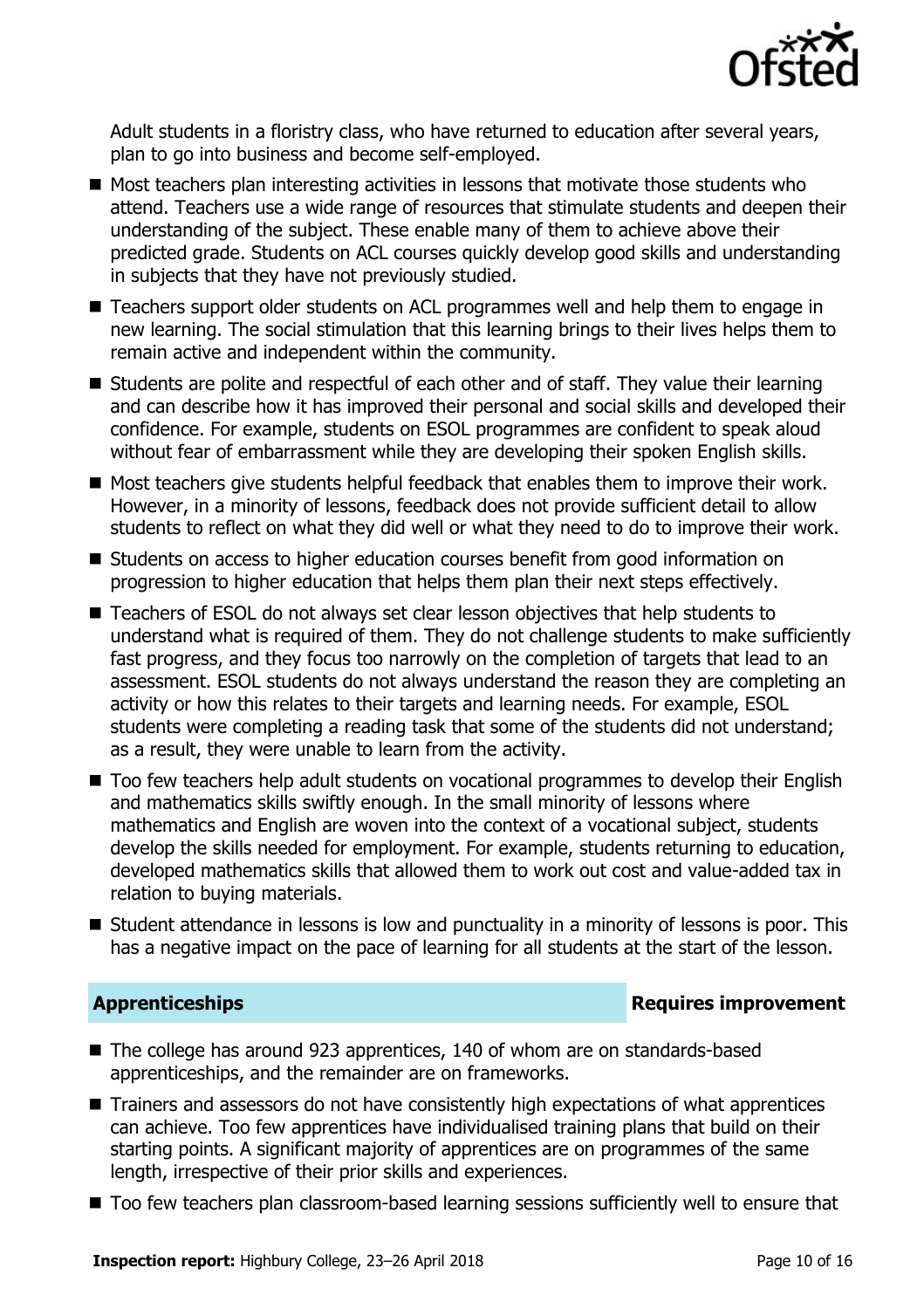

all apprentices make rapid progress. The pace of lessons is often slow and uninspiring, particularly in theory lessons. Too often, teachers provide the same learning activities for all apprentices and do not recognise that individuals have different starting points and learning potential. The vast majority of teachers do not set work that is challenging enough to help apprentices make better progress.

- A minority of teachers plan and provide learning effectively and produce resources that enable apprentices to make good progress. They use starter activities to stimulate interest and set the scene for further learning. They use a range of interactive learning tasks that help apprentices maintain their interest and make good progress.
- A minority of apprentices make slow progress in the workplace. Employers in these cases do not have a clear picture of the expected progress of their apprentices. Employers are unaware of how to plan and provide their on-site training and unsure of which skills their apprentices need to develop. Trainers and assessors do not identify apprentices who are falling behind quickly enough. Interventions are set up at the end of the apprenticeship rather than as soon as it becomes clear that progress is slowing.
- No targets are in place for developing and practising English, mathematics and digital skills in the workplace or during classroom-based learning. Too little feedback relates to improving English and mathematics and assessors do not provide enough coaching in these essential skills. Too few apprentices who are required to do so achieve their English and mathematics qualifications.
- $\blacksquare$  Too few trainers prepare apprentices well enough for their practical skills assessments. For example, early years and electrical installation apprentices do not practise their skills enough and have not been coached sufficiently prior to assessment.
- The majority of apprentices are making the expected progress. Most are aware of their individual progress and know what they need to do to achieve. Apprentices value the personalised support from their trainers and assessors to help them succeed. On programmes that are well planned and managed, for example in marine engineering, apprentices have aspirational targets and are encouraged to achieve high grades.
- The vast majority of apprentices progress into sustained employment at the end of their programme. Apprentices make a strong contribution to their workplaces and settle quickly. Many have already secured employment before the end of their apprenticeship or are in discussions for their next steps.
- The majority of trainers, assessors and workplace supervisors are knowledgeable and experienced in their sectors and ensure that apprentices develop the correct skills and behaviours to do their jobs well. Employers have high expectations and want apprentices to succeed.
- Trainers mark students' work accurately. They provide students with helpful guidance and oral feedback on how they might improve their technical skills and knowledge. Most students resubmit work promptly following feedback.
- **Apprentices feel safe in the workplace and at college. They benefit from a comprehensive** induction in health and safety and safeguarding.
- College managers have successfully introduced new standards apprenticeships. However, on-the-job training plans have yet to be set up on some courses and the measurement of progress against behaviours is yet to be determined. On a minority of courses, for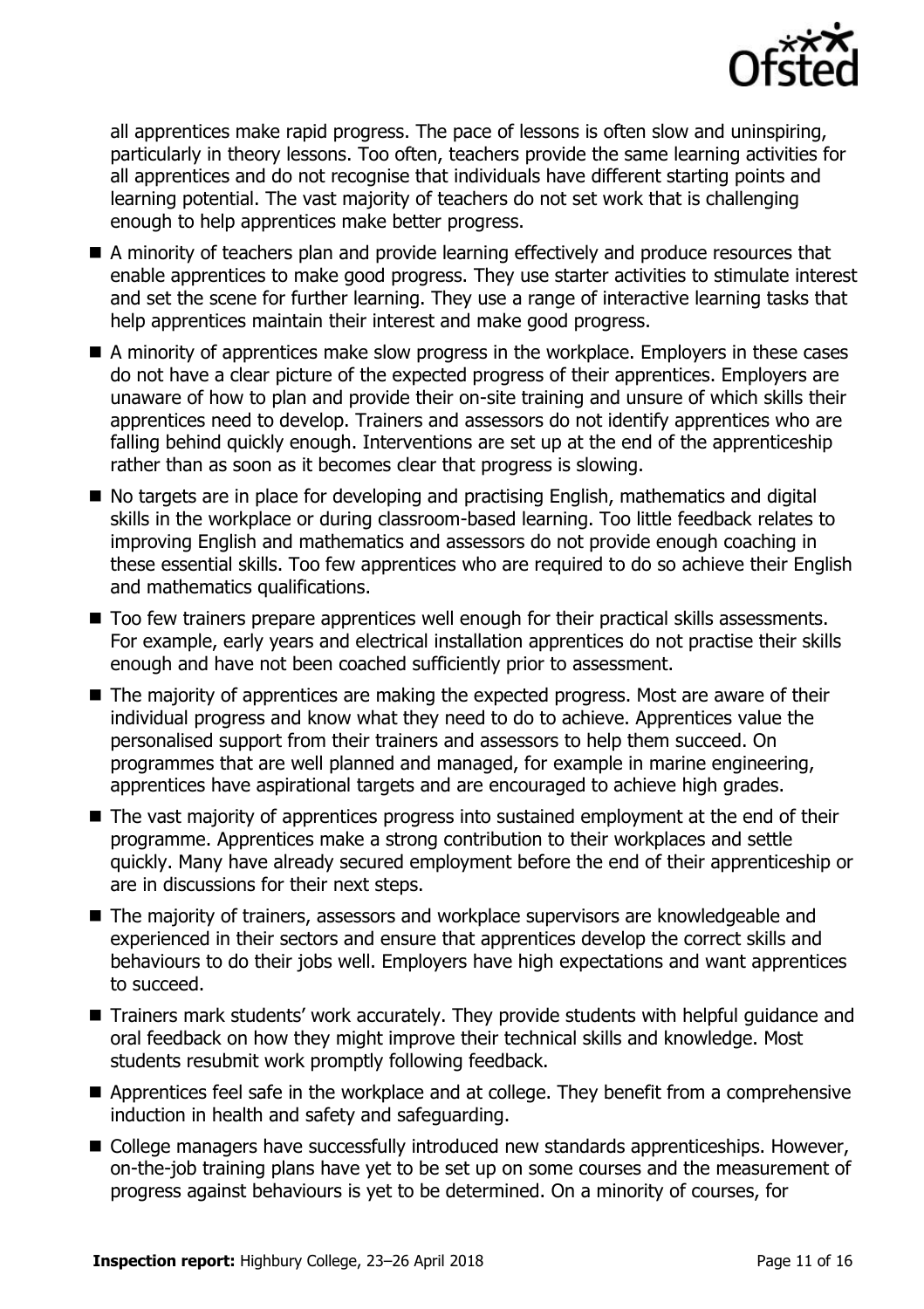

example journalism, apprentices benefit from a well-planned and managed course. Employers play an active role in developing their employees to meet their business needs. Apprentices develop good skills and behaviours through a range of stretching work-based learning activities. The employer regularly reviews their progress.

### **Provision for students with high needs Good**

- The college has 54 students with high needs. Most students are on independent living, employability and life skills courses from entry level 2 to level 1. The remaining students are on a range of college courses from level 1 to level 3.
- Leaders and managers have a clear strategy for the development of provision for students with high needs. They use the allocated additional funding effectively to provide individualised learning programmes, so that students develop their personal, social, communication and employability skills well.
- Managers and teachers ensure that students move from school to college successfully through effective working with the local authority, schools and other support agencies. Students value the opportunity to visit the college before full-time enrolment; they visit during holiday periods to help them to overcome their anxieties about attending. Staff assess the abilities and support needs of students well and put appropriate support in place.
- Support for most students with high needs on foundation and higher-level courses is good. This allows many students to take study programmes in a wide range of academic and vocational areas. Students benefit from good dyslexia, speech and communication support, and behaviour management. They make effective use of adaptive technology and other resources to integrate into higher-level vocational and academic courses.
- Students with challenging behaviours, high anxieties, and emotional and behavioural difficulties are supported well by staff. Vulnerable students work closely with staff mentors to ensure that they can re-engage with learning after periods of disengagement. These students initially attend for shorter periods of time at a small specialist centre and progress to the main campus when ready.
- Staff focus well on improving students' employment skills. Students undertake work experience and work tasters, or a range of projects in college. These include communitybased projects and an art workshop where students produce craft materials. Students on the supported internship programme develop good skills and most progress to voluntary and paid employment.
- Tutors do not consistently use the available information about students' individual needs when planning and providing learning. For example, some teachers require students with limited reading skills to read aloud in class. In a small minority of lessons, teachers set activities that are too easy and do not routinely check students' understanding.
- **Parents and carers are not always clear about the progress a student is making; some** students are not clear about their own progress. Student reviews are not always effective. They do not readily demonstrate how students are achieving the outcomes listed in their education, health and care plan. Interventions by communication and behaviour support staff are not measured against any starting points and students' progress over time cannot be easily shown.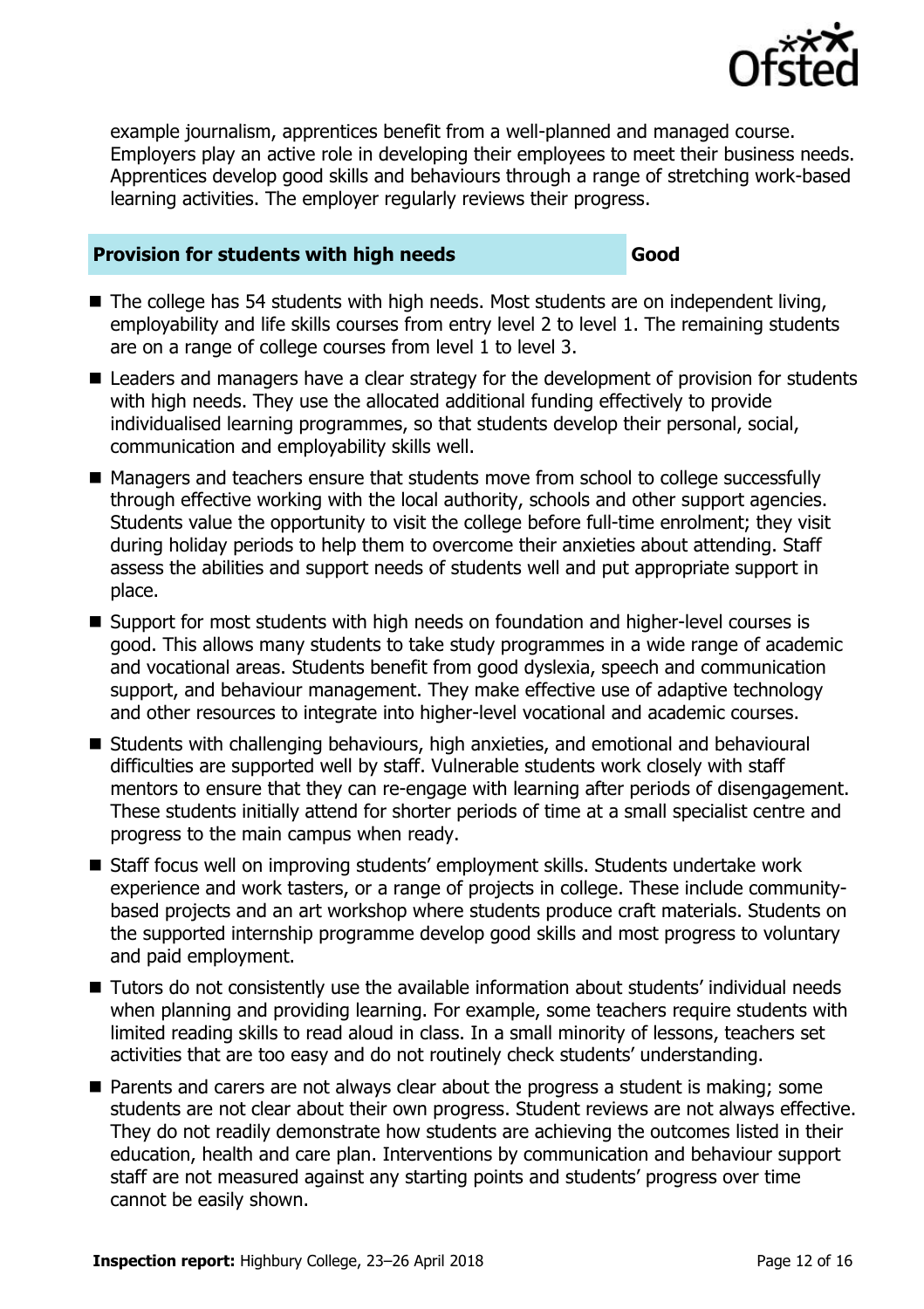

- $\blacksquare$  Most students are supported effectively by learning support assistants, who know their students well. In the minority of lessons where support is less effective, staff complete tasks for students, despite them being able to do the task themselves. In such cases students rely too much on staff and teachers and do not develop independence skills.
- Teachers' oral feedback to students is helpful and shows them how to improve. However, teachers' written feedback to students does not always tell them what they need to do to improve or how well they have done. Some written feedback is too complicated for students to understand.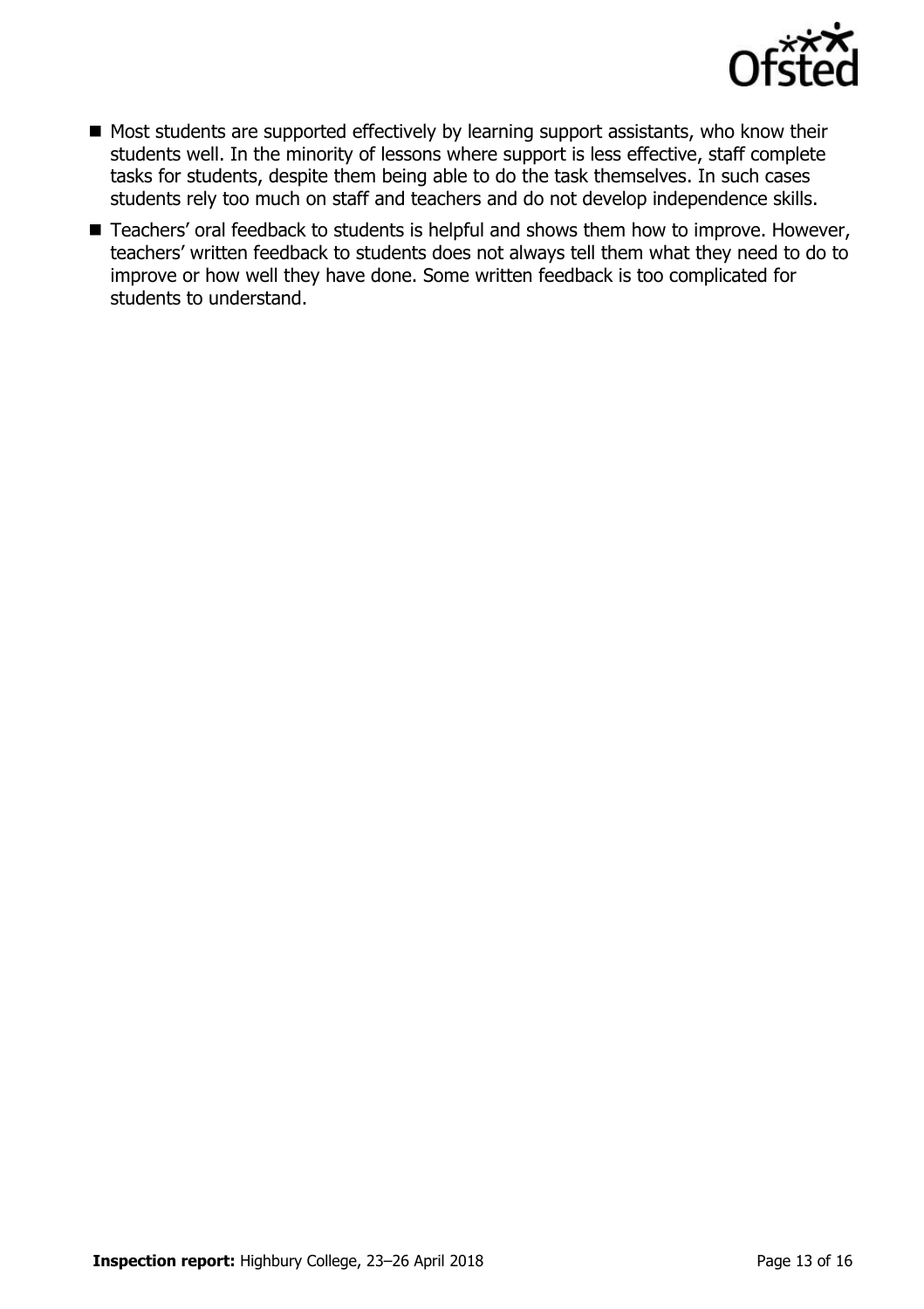

# **Provider details**

| Unique reference number                                                       | 130697                            |
|-------------------------------------------------------------------------------|-----------------------------------|
| Type of provider                                                              | General further education college |
| Age range of students                                                         | $16+$                             |
| Approximate number of all<br>students over the previous full<br>contract year | 6,752                             |
| Principal/CEO                                                                 | Stella Mbubaegbu                  |
| Telephone number                                                              | 02392383131                       |
| Website                                                                       | www.highbury.ac.uk                |

# **Provider information at the time of the inspection**

| Main course or learning<br>programme level                                                      | Level 2<br>Level 1<br>or below                                                                                              |       |          | Level 3       |               | Level 4<br>or above |           |       |
|-------------------------------------------------------------------------------------------------|-----------------------------------------------------------------------------------------------------------------------------|-------|----------|---------------|---------------|---------------------|-----------|-------|
| Total number of students<br>(excluding apprenticeships)                                         | $16 - 18$ 19+                                                                                                               |       |          | $16 - 18$ 19+ | $16 - 18$ 19+ |                     | $16 - 18$ | $19+$ |
|                                                                                                 | 372                                                                                                                         | 1,283 | 350      | 446           | 373           | 262                 |           | 42    |
| Number of apprentices by<br>apprenticeship level and age                                        | Intermediate                                                                                                                |       | Advanced |               | Higher        |                     |           |       |
|                                                                                                 | $16 - 18$                                                                                                                   |       | $19+$    | $16 - 18$     | $19+$         | $16 - 18$           |           | $19+$ |
|                                                                                                 | 227                                                                                                                         |       | 158      | 208           | 257           | 18                  |           | 46    |
| Number of traineeships                                                                          | $16 - 19$                                                                                                                   |       | $19+$    |               | <b>Total</b>  |                     |           |       |
|                                                                                                 |                                                                                                                             | 6     |          |               | 9             |                     | 15        |       |
| Number of students aged 14 to<br>16                                                             |                                                                                                                             |       |          |               |               |                     |           |       |
| Number of students for which<br>the provider receives high-<br>needs funding                    | 56                                                                                                                          |       |          |               |               |                     |           |       |
| At the time of inspection, the<br>provider contracts with the<br>following main subcontractors: | <b>IBM United Kingdom Limited</b><br>Thames Valley Police and Crime Commissioner<br>Hampshire Police and Crime Commissioner |       |          |               |               |                     |           |       |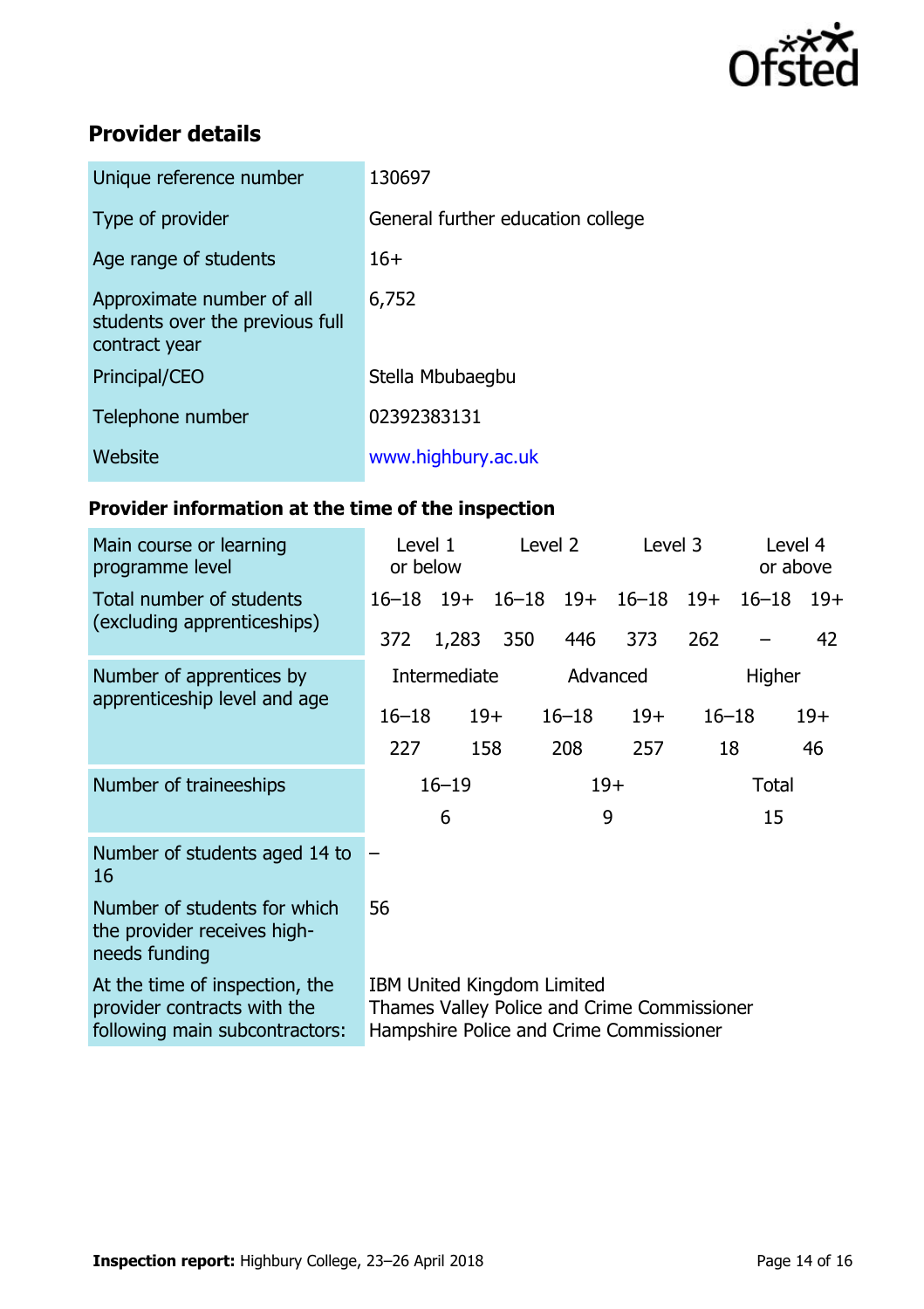

# **Information about this inspection**

The inspection team was assisted by the managing director Highbury Foundations, as nominee. Inspectors took account of the provider's most recent self-assessment report and development plans, and the previous inspection report. Inspectors used group and individual interviews, telephone calls and online questionnaires to gather the views of students and employers; these views are reflected within the report. They observed learning sessions, assessments and progress reviews. The inspection took into account all relevant provision at the provider.

#### **Inspection team**

| Judy Lye-Forster, lead inspector | Her Majesty's Inspector |  |  |
|----------------------------------|-------------------------|--|--|
| Alan Hinchliffe                  | Her Majesty's Inspector |  |  |
| Kate Hill                        | Her Majesty's Inspector |  |  |
| <b>Andy Fitt</b>                 | Her Majesty's Inspector |  |  |
| <b>Alun Maddocks</b>             | Ofsted Inspector        |  |  |
| Lynda Pickering                  | Ofsted Inspector        |  |  |
| Mary Herbert                     | Ofsted Inspector        |  |  |
| Penelope Horner                  | Ofsted Inspector        |  |  |
| Martin Bennett                   | Ofsted Inspector        |  |  |
|                                  |                         |  |  |